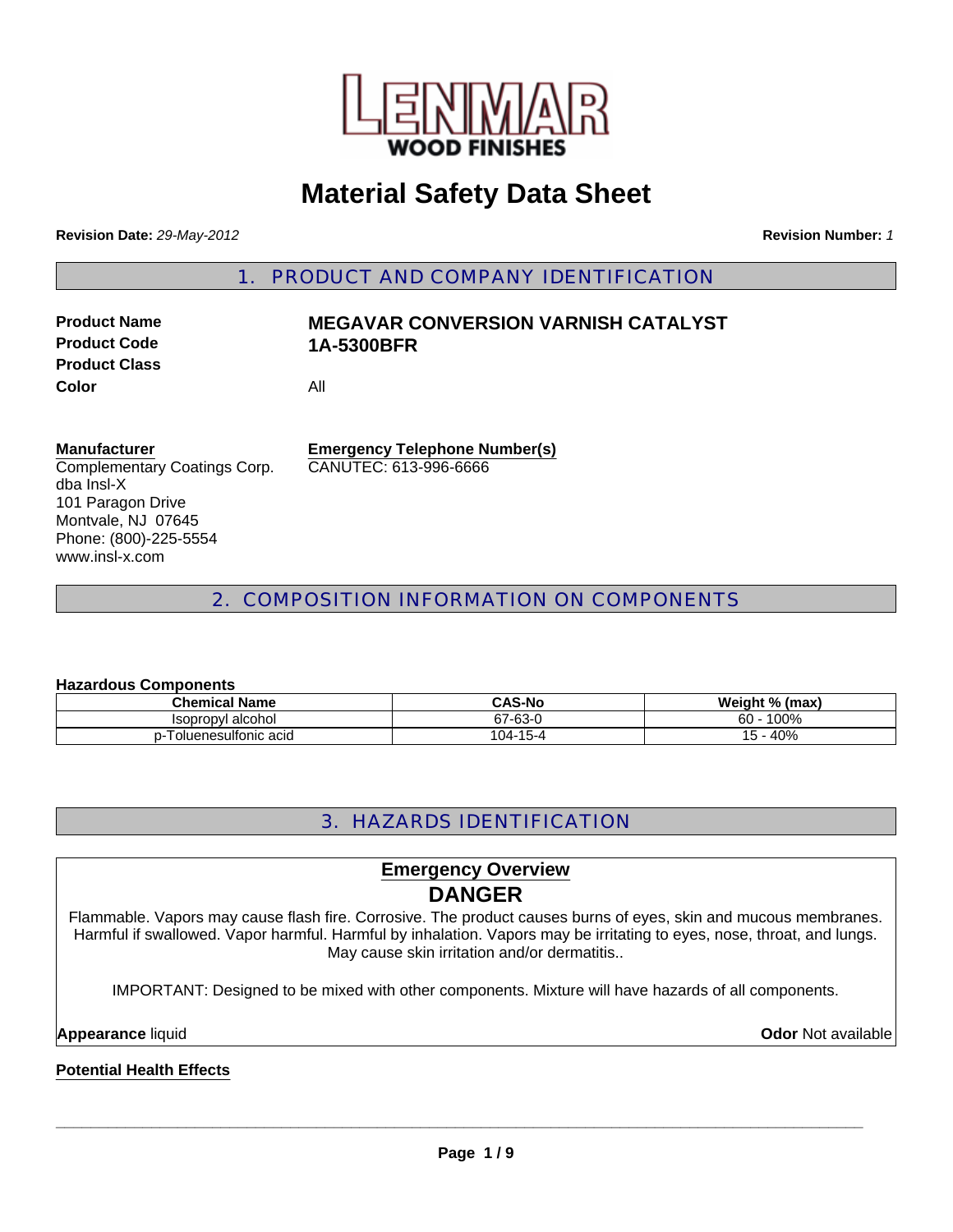| <b>Principal Routes of Exposure</b> | Eye contact, skin contact and inhalation.                                                                                                                                                                                                                                                                            |  |  |
|-------------------------------------|----------------------------------------------------------------------------------------------------------------------------------------------------------------------------------------------------------------------------------------------------------------------------------------------------------------------|--|--|
| <b>Acute Effects</b>                |                                                                                                                                                                                                                                                                                                                      |  |  |
| <b>Eyes</b>                         | Avoid contact with eyes. Causes burns. Corrosive to the eyes and may cause severe<br>damage including blindness. Risk of serious damage to eyes.                                                                                                                                                                     |  |  |
| <b>Skin</b>                         | Avoid contact with skin. Moderate skin irritation. Causes burns.                                                                                                                                                                                                                                                     |  |  |
| <b>Inhalation</b>                   | Avoid breathing vapors or mists. Harmful by inhalation. High vapor / aerosol<br>concentrations are irritating to the eyes, nose, throat and lungs and may cause<br>headaches, dizziness, drowsiness, unconsciousness, and other central nervous<br>system effects. Causes burns.                                     |  |  |
| Ingestion                           | Ingestion causes burns of the upper digestive and respiratory tracts. Can burn<br>mouth, throat, and stomach. Harmful if swallowed. Small amounts of this product<br>aspirated into the respiratory system during ingestion or vomiting may cause mild to<br>severe pulmonary injury, possibly progressing to death. |  |  |
| <b>Chronic Effects</b>              | Avoid repeated exposure. Possible risks of irreversible effects.                                                                                                                                                                                                                                                     |  |  |

 $\Box$ 

*See Section 11 for additional Toxicological information.*

| <b>Aggravated Medical Conditions</b> |  | None known |
|--------------------------------------|--|------------|
|--------------------------------------|--|------------|

| <b>HMIS</b>                                         | Health: 3 | <b>Flammability: 3</b> | <b>Reactivity: 0</b> | $PPE: -$ |
|-----------------------------------------------------|-----------|------------------------|----------------------|----------|
| <b>HMIS Legend</b>                                  |           |                        |                      |          |
| 0 - Minimal Hazard                                  |           |                        |                      |          |
| 1 - Slight Hazard                                   |           |                        |                      |          |
| 2 - Moderate Hazard                                 |           |                        |                      |          |
| 3 - Serious Hazard                                  |           |                        |                      |          |
| 4 - Severe Hazard                                   |           |                        |                      |          |
| * - Chronic Hazard                                  |           |                        |                      |          |
| X - Consult your supervisor or S.O.P. for "Special" |           |                        |                      |          |
| handling instructions.                              |           |                        |                      |          |

*Note: The PPE rating has intentionally been left blank. Choose appropriate PPE that will protect employees from the hazards the material will present under the actual normal conditions of use.*

*Caution: HMIS® ratings are based on a 0-4 rating scale, with 0 representing minimal hazards or risks, and 4 representing significant hazards or risks. Although HMIS® ratings are not required on MSDSs under 29 CFR 1910.1200, the preparer, has choosen to provide them. HMIS® ratings are to be used only in conjunction with a fully implemented HMIS® program by workers who have received appropriate HMIS® training. HMIS® is a registered trade and service mark of the NPCA. HMIS® materials may be purchased exclusively from J. J. Keller (800) 327-6868.*

### 4. FIRST AID MEASURES

| <b>General Advice</b> | Immediate medical attention is required. Show this safety data sheet to the doctor in<br>attendance.                                                                                                    |
|-----------------------|---------------------------------------------------------------------------------------------------------------------------------------------------------------------------------------------------------|
| <b>Eve Contact</b>    | Immediate medical attention is required. Rinse immediately with plenty of water, also<br>under the eyelids, for at least 15 minutes. Keep eye wide open while rinsing. Call a<br>physician immediately. |
| <b>Skin Contact</b>   | Wash off immediately with soap and plenty of water for at least 15 minutes while<br>removing all contaminated clothing and shoes., Call a physician immediately.                                        |
| <b>Inhalation</b>     | Move to fresh air. If symptoms persist, call a physician.<br>If not breathing, give artificial respiration. Call a physician immediately                                                                |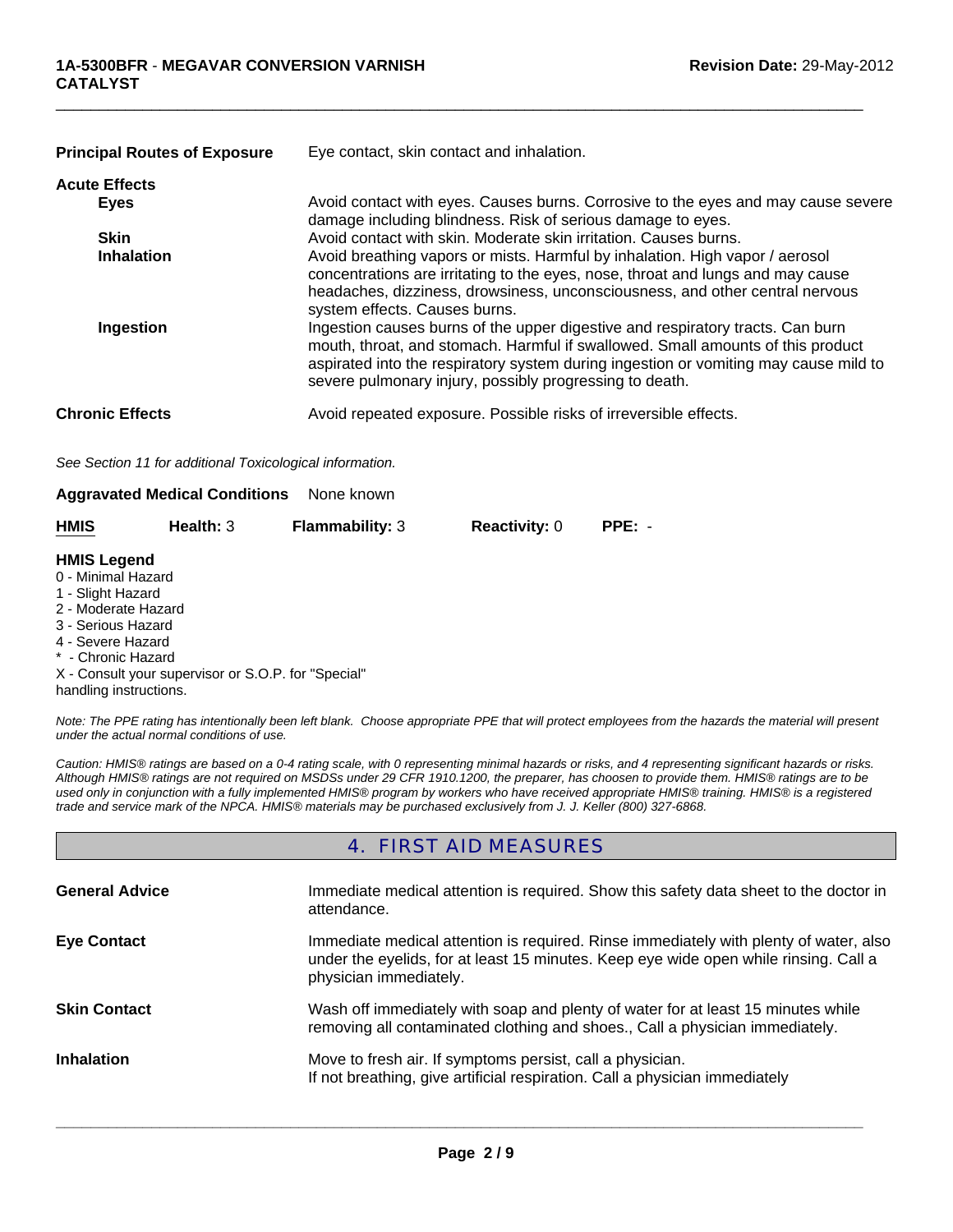| Ingestion                         | Clean mouth with water and afterwards drink plenty of water. Do not induce vomiting<br>without medical advice. Never give anything by mouth to an unconscious person.<br>Call a physician immediately. |
|-----------------------------------|--------------------------------------------------------------------------------------------------------------------------------------------------------------------------------------------------------|
| <b>Notes To Physician</b>         | Treat symptomatically                                                                                                                                                                                  |
| <b>Protection Of First-Aiders</b> | Use personal protective equipment                                                                                                                                                                      |

 $\Box$ 

5. FIRE-FIGHTING MEASURES

| <b>Flammable Properties</b>                                                                                                                                       |                 |                                          | Vapors may travel considerable distance to a source of<br>ignition and flash back. Vapors may cause flash fire.                                                                                                                                                                             |
|-------------------------------------------------------------------------------------------------------------------------------------------------------------------|-----------------|------------------------------------------|---------------------------------------------------------------------------------------------------------------------------------------------------------------------------------------------------------------------------------------------------------------------------------------------|
| <b>Suitable Extinguishing Media</b>                                                                                                                               |                 |                                          | Dry Chemical. Carbon dioxide (CO2). Water spray. Use<br>extinguishing measures that are appropriate to local<br>circumstances and the surrounding environment.                                                                                                                              |
| <b>Protective Equipment And Precautions For Firefighters</b>                                                                                                      |                 | and full protective gear.                | As in any fire, wear self-contained breathing apparatus<br>pressure-demand, MSHA/NIOSH (approved or equivalent)                                                                                                                                                                             |
| <b>Specific Hazards Arising From The Chemical</b>                                                                                                                 |                 |                                          | Flammable. Flash back possible over considerable distance.<br>Keep product and empty container away from heat and<br>sources of ignition. Closed containers may rupture if<br>exposed to fire or extreme heat. Thermal decomposition can<br>lead to release of irritating gases and vapors. |
| <b>Sensitivity To Mechanical Impact</b>                                                                                                                           |                 | No                                       |                                                                                                                                                                                                                                                                                             |
| <b>Sensitivity To Static Discharge</b>                                                                                                                            |                 | Yes                                      |                                                                                                                                                                                                                                                                                             |
| <b>Flash Point Data</b><br>Flash Point (°F)<br>Flash Point (°C)<br><b>Flash Point Method</b><br><b>Flammability Limits In Air</b><br><b>Upper Explosion Limit</b> |                 | 60<br>16<br><b>PMCC</b><br>Not available |                                                                                                                                                                                                                                                                                             |
| <b>Lower Explosion Limit</b>                                                                                                                                      |                 | Not available                            |                                                                                                                                                                                                                                                                                             |
| Health: 3<br><b>NFPA</b>                                                                                                                                          | Flammability: 3 | <b>Instability: 0</b>                    | Special: -                                                                                                                                                                                                                                                                                  |

### **NFPA Legend**

- 0 Not Hazardous
- 1 Slightly
- 2 Moderate
- 3 High
- 4 Severe

*The ratings assigned are only suggested ratings, the contractor/employer has ultimate responsibilities for NFPA ratings where this system is used.*

*Additional information regarding the NFPA rating system is available from the National Fire Protection Agency (NFPA) at www.nfpa.org.*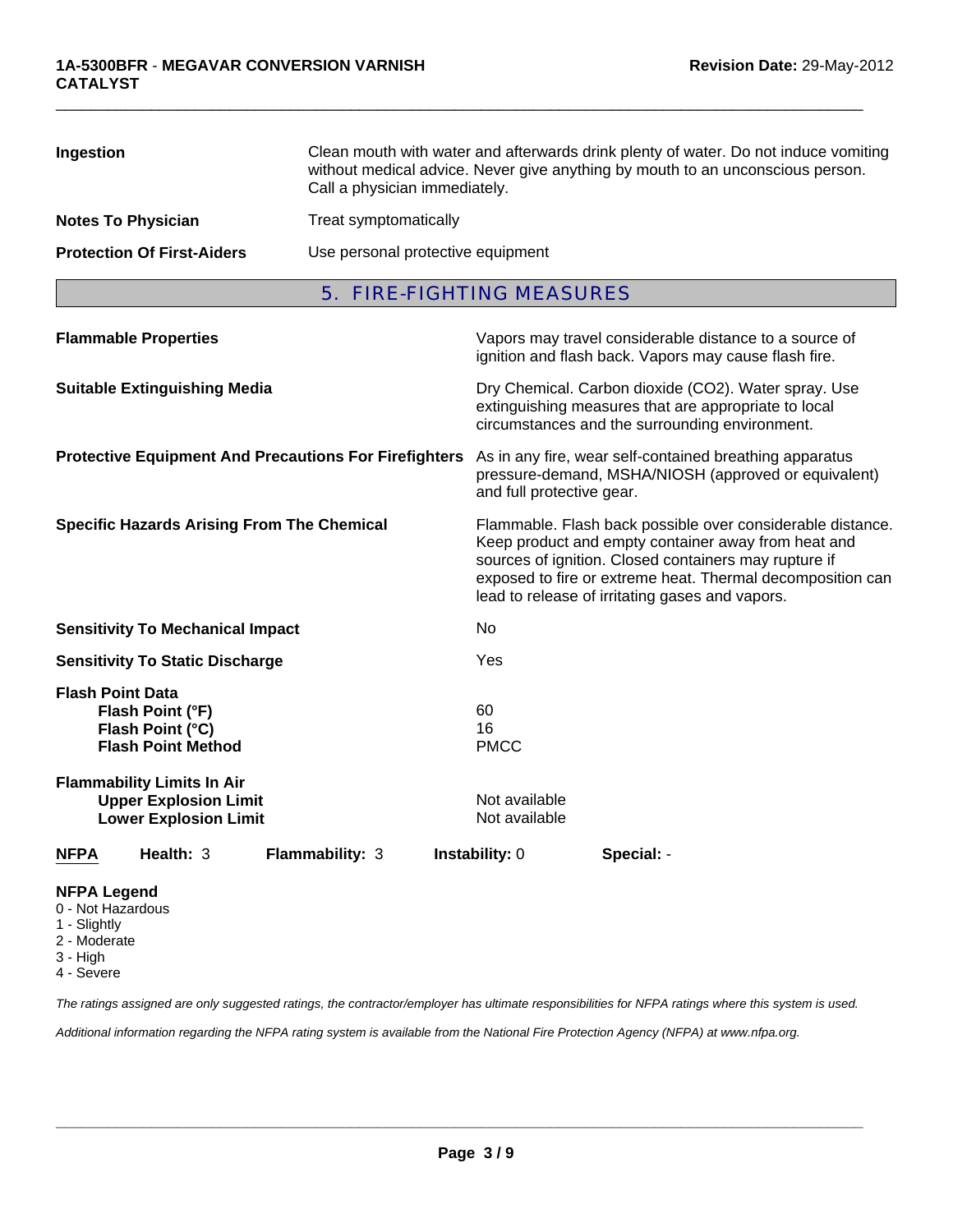# 6. ACCIDENTAL RELEASE MEASURES

 $\Box$ 

| <b>Personal Precautions</b>      | Remove all sources of ignition. Take precautions to prevent flashback. Ground and<br>bond all containers and handling equipment. Take precautionary measures against<br>static discharges. Ensure adequate ventilation. Avoid contact with skin, eyes and<br>clothing. Use personal protective equipment.                                                                                                                                   |  |  |
|----------------------------------|---------------------------------------------------------------------------------------------------------------------------------------------------------------------------------------------------------------------------------------------------------------------------------------------------------------------------------------------------------------------------------------------------------------------------------------------|--|--|
| <b>Environmental Precautions</b> | Prevent further leakage or spillage if safe to do so. Do not allow material to<br>contaminate ground water system. Prevent product from entering drains. Do not flush<br>into surface water or sanitary sewer system. Local authorities should be advised if<br>significant spillages cannot be contained.                                                                                                                                  |  |  |
| <b>Methods For Clean-Up</b>      | Dam up. Soak up with inert absorbent material. Use a non-sparking or explosion<br>proof means to transfer material to a sealed, appropriate container for disposal.<br>Clean contaminated surface thoroughly.                                                                                                                                                                                                                               |  |  |
| <b>Other Information</b>         | None known                                                                                                                                                                                                                                                                                                                                                                                                                                  |  |  |
|                                  | 7. HANDLING AND STORAGE                                                                                                                                                                                                                                                                                                                                                                                                                     |  |  |
| <b>Handling</b>                  | Avoid contact with skin, eyes and clothing. Wear personal protective equipment. Do<br>not breathe vapors or spray mist. Use only in ventilated areas. Prevent vapor build-<br>up by providing adequate ventilation during and after use.                                                                                                                                                                                                    |  |  |
|                                  | Take precautionary measures against static discharges. To avoid ignition of vapors<br>by static electricity discharge, all metal parts of the equipment must be grounded.<br>Keep away from heat, sparks and flame. Do not smoke. Extinguish all flames and<br>pilot lights, and turn off stoves, heaters, electric motors and other sources of ignition<br>during use and until all vapors are gone. Ignition and/or flash back may occur. |  |  |
| <b>Storage</b>                   | Keep containers tightly closed in a dry, cool and well-ventilated place. Keep away<br>from heat. Keep away from open flames, hot surfaces and sources of ignition. Keep<br>in properly labeled containers. Keep out of the reach of children.                                                                                                                                                                                               |  |  |
|                                  | Technical measures/Precautions Ensure adequate ventilation. Use only where airflow will keep vapors from building<br>up in or near the work area in adjoining rooms. Comply with all national, state, and<br>local codes pertaining to the storage, handling, dispensing and disposal of flammable<br>liquids.                                                                                                                              |  |  |
|                                  | Dissipate static electricity during transfer by grounding and bonding containers and<br>equipment before transferring material. All equipment should be non-sparking and<br>explosion proof. Use explosion proof electrical equipment for ventilation, lighting and<br>material handling.                                                                                                                                                   |  |  |

# 8. EXPOSURE CONTROLS / PERSONAL PROTECTION

### **Exposure Limits**

| <b>Hazardous Components</b> |              |         |                     |         |        |
|-----------------------------|--------------|---------|---------------------|---------|--------|
| <b>Chemical Name</b>        | <b>ACGIH</b> | Alberta | ∣British Columbia I | Ontaric | Quebec |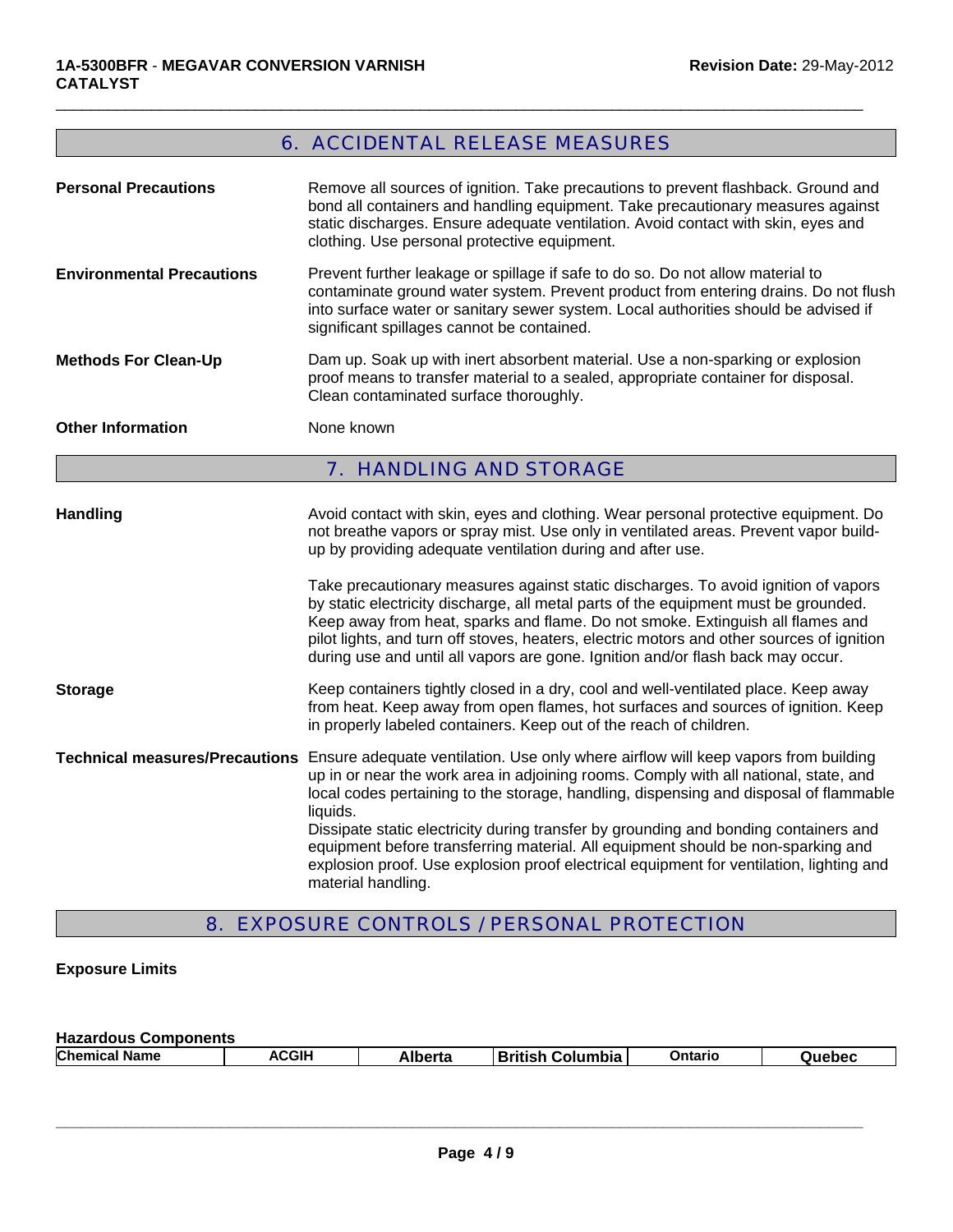| Isopropyl alcohol      | 200 ppm - TWA<br>400 ppm - STEL | 400 ppm - TWA<br>983 mg/m <sup>3</sup> - TWA<br>1230 mg/m <sup>3</sup> -<br><b>STEL</b><br>500 ppm - STEL | 200 ppm - TWA<br>400 ppm - STEL | 200 ppm - TWAEV<br>400 ppm - STEV | $ 400$ ppm - TWAEV<br>985 mg/m <sup>3</sup> -<br><b>TWAEV</b><br>1230 mg/m <sup>3</sup> -<br><b>STEV</b><br>500 ppm - STEV |
|------------------------|---------------------------------|-----------------------------------------------------------------------------------------------------------|---------------------------------|-----------------------------------|----------------------------------------------------------------------------------------------------------------------------|
| p-Toluenesulfonic acid | N/E                             | N/E                                                                                                       | N/E                             | N/E                               | N/E                                                                                                                        |

 $\Box$ 

#### **Legend**

ACGIH - American Conference of Governmental Industrial Hygienists Alberta - Alberta Occupational Exposure Limits British Columbia - British Columbia Occupational Exposure Limits Ontario - Ontario Occupational Exposure Limits Quebec - Quebec Occupational Exposure Limits N/E - Not established

**Engineering Measures** Ensure adequate ventilation, especially in confined areas.

| <b>Personal Protective Equipment</b> |                                                                                                                                                                                                                                                                                                                                                                     |
|--------------------------------------|---------------------------------------------------------------------------------------------------------------------------------------------------------------------------------------------------------------------------------------------------------------------------------------------------------------------------------------------------------------------|
| <b>Eye/Face Protection</b>           | Tightly fitting safety goggles. Face-shield.                                                                                                                                                                                                                                                                                                                        |
| <b>Skin Protection</b>               | Impervious clothing. Impervious gloves. Chemical resistant apron. Boots.                                                                                                                                                                                                                                                                                            |
| <b>Respiratory Protection</b>        | Use only with adequate ventilation. In operations where exposure limits are<br>exceeded, use a NIOSH approved respirator that has been selected by a technically<br>qualified person for the specific work conditions. When spraying the product or<br>applying in confined areas, wear a NIOSH approved respirator specified for paint<br>spray or organic vapors. |
| <b>Hygiene Measures</b>              | Avoid contact with skin, eyes and clothing. Remove and wash contaminated clothing                                                                                                                                                                                                                                                                                   |

before re-use. Wash thoroughly after handling. When using do not eat, drink or smoke.

### 9. PHYSICAL AND CHEMICAL PROPERTIES

| <b>Appearance</b>              | liquid        |
|--------------------------------|---------------|
| Odor                           | Not available |
| Density (Ibs/gal)              | $7.1 - 7.5$   |
| <b>Specific Gravity</b>        | $0.85 - 0.90$ |
| рH                             | Not available |
| <b>Viscosity (centistokes)</b> | Not available |
| <b>Evaporation Rate</b>        | Not available |
| <b>Vapor Pressure</b>          | Not available |
| <b>Vapor Density</b>           | Not available |
| Wt. % Solids                   | $15 - 25$     |
| Vol. % Solids                  | $5 - 20$      |
| Wt. % Volatiles                | 75 - 85       |
| Vol. % Volatiles               | 80 - 95       |
| VOC Regulatory Limit (g/L)     | 2710          |
| <b>Boiling Point (°F)</b>      | 180           |
| <b>Boiling Point (°C)</b>      | 82            |
| <b>Freezing Point (°F)</b>     | Not available |
| <b>Freezing Point (°C)</b>     | Not available |
| Flash Point (°F)               | 60            |
| Flash Point (°C)               | 16            |
|                                |               |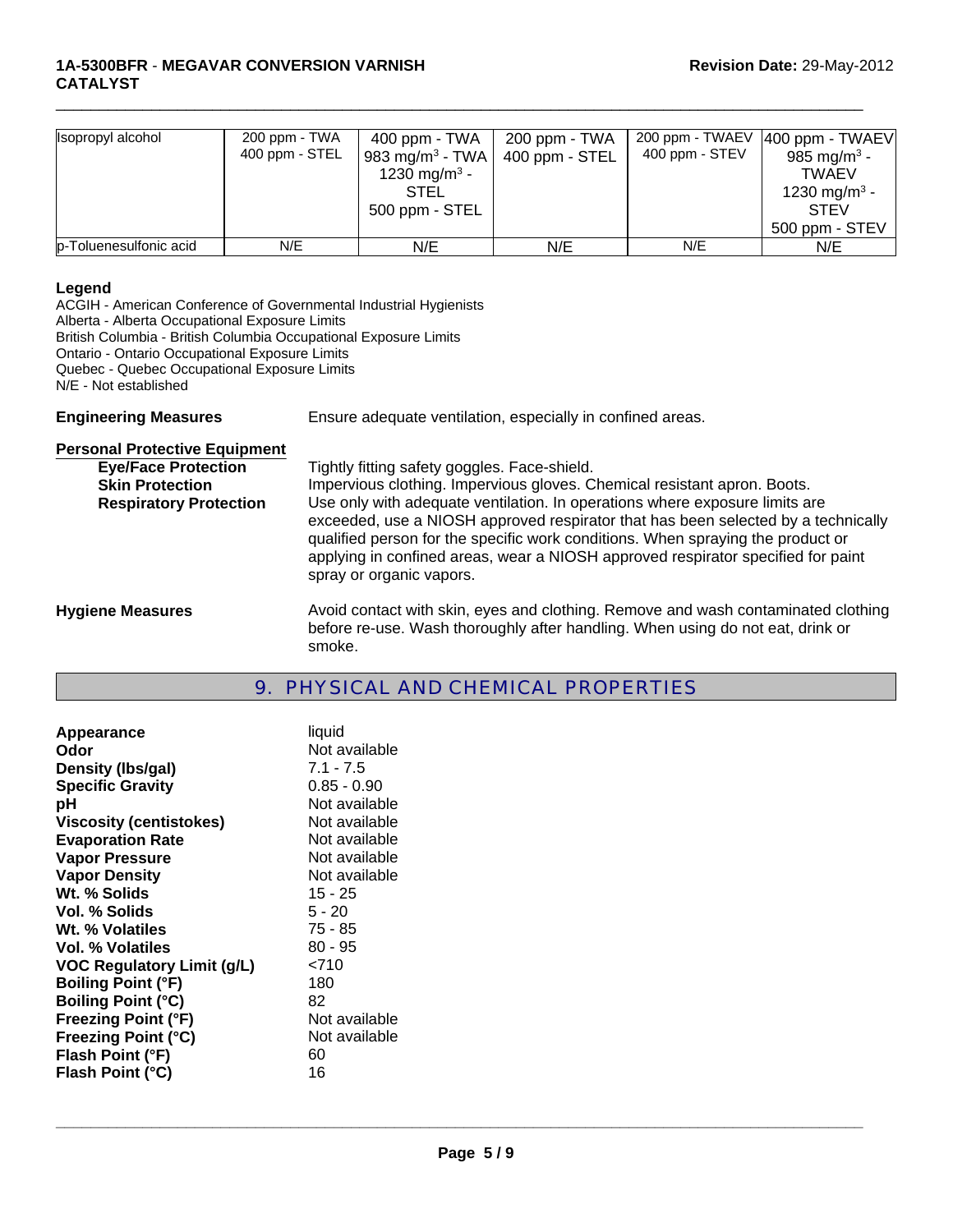### 9. PHYSICAL AND CHEMICAL PROPERTIES

 $\Box$ 

**Flash Point Method** PMCC **Upper Explosion Limit** Not available **Lower Explosion Limit** Not available

### 10. STABILITY AND REACTIVITY

**Chemical Stability Stability** Stable under normal conditions. Hazardous polymerisation does not occur.

**Conditions To Avoid Conditions To Avoid** Keep away from open flames, hot surfaces, static electricity and sources of ignition. Sparks. Elevated temperature..

**Incompatible Materials Incompatible with strong acids and bases and strong** oxidizing agents.. ferrous metals. copper. amines.

**Hazardous Decomposition Products** Thermal decomposition can lead to release of irritating gases and vapors.

**Possibility Of Hazardous Reactions** None under normal conditions of use.

### 11. TOXICOLOGICAL INFORMATION

#### **Acute Toxicity**

#### **Product**

Repeated or prolonged exposure to organic solvents may lead to permanent brain and nervous system damage. Intentional misuse by deliberately concentrating and inhaling vapors may be harmful or fatal.

#### **Component**

LD50 Oral: 5,000-5,045 mg/kg (Rat) LD50 Dermal: 12,800 mg/kg (Rabbit) Isopropyl alcohol LC50 Inhalation (Vapor): 16,000 ppm (Rat)

#### **Chronic Toxicity**

### **Carcinogenicity**

There are no known carcinogenic chemicals in this product above reportable levels.

#### **Legend**

ACGIH - American Conference of Governmental Industrial Hygienists IARC - International Agency for Research on Cancer NTP - National Toxicity Program OSHA - Occupational Safety & Health Administration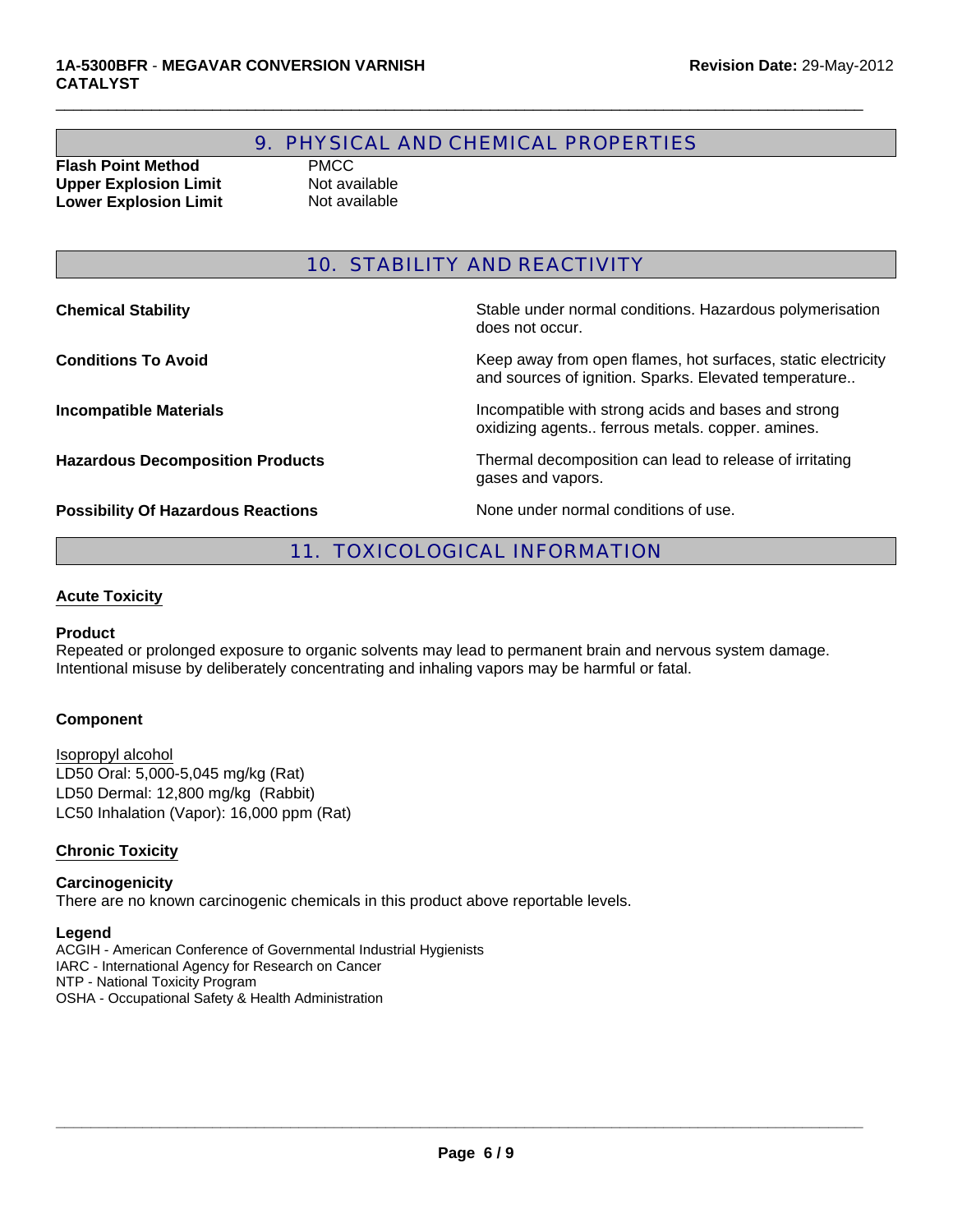## 12. ECOLOGICAL INFORMATION

 $\Box$ 

#### **Ecotoxicity Effects**

#### **Product**

**Acute Toxicity to Fish** No information available

#### **Acute Toxicity to Aquatic Invertebrates**

No information available

#### **Acute Toxicity to Aquatic Plants**

No information available

### **Component**

**Acute Toxicity to Fish** No information available

# **Acute Toxicity to Aquatic Invertebrates**

No information available

### **Acute Toxicity to Aquatic Plants**

No information available

### 13. DISPOSAL CONSIDERATIONS

| <b>Waste Disposal Method</b>   | Dispose of in accordance with federal, state, provincial, and local regulations. Local<br>requirements may vary, consult your sanitation department or state-designated<br>environmental protection agency for more disposal options. |
|--------------------------------|---------------------------------------------------------------------------------------------------------------------------------------------------------------------------------------------------------------------------------------|
| <b>Empty Container Warning</b> | Emptied containers may retain product residue. Follow label warnings even after<br>container is emptied. Residual vapors may explode on ignition.                                                                                     |

### 14. TRANSPORT INFORMATION

| <b>TDG</b>                                                                                                     |                                                                       |
|----------------------------------------------------------------------------------------------------------------|-----------------------------------------------------------------------|
| <b>Proper Shipping Name</b><br><b>Hazard Class</b><br><b>Subsidiary Class</b><br>UN-No<br><b>Packing Group</b> | Paint related material, Flammable, Corrosive<br>3<br>8<br>UN3469<br>Ш |
| <b>ICAO / IATA</b>                                                                                             | Contact the preparer for further information.                         |
| <b>IMDG / IMO</b>                                                                                              | Contact the preparer for further information.                         |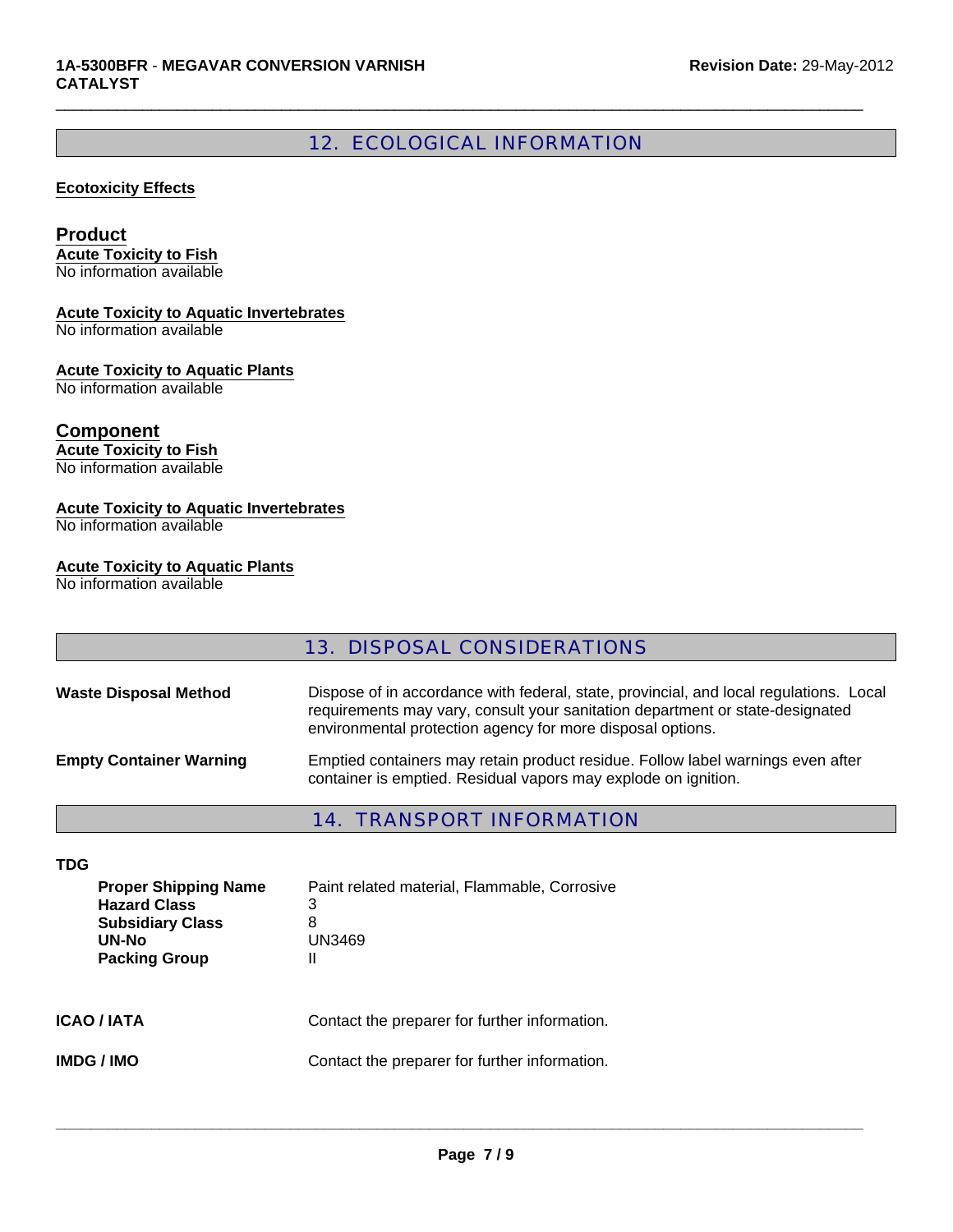### 15. REGULATORY INFORMATION

 $\Box$ 

#### **International Inventories**

| <b>United States TSCA</b> | Yes - All components are listed or exempt. |
|---------------------------|--------------------------------------------|
| <b>Canada DSL</b>         | Yes - All components are listed or exempt. |
|                           | One or more component is listed on NDSL.   |

### **National Pollutant Release Inventory (NPRI)**

#### **NPRI Parts 1- 4**

This product contains the following Parts 1-4 NPRI chemicals:

| <b>Chemical Name</b>   | <b>CAS-No</b> | Weight % (max) |
|------------------------|---------------|----------------|
| Isopropyl alcohol      | 67-63-0       | 60 - 100%      |
| p-Toluenesulfonic acid | 104-15-4      | 15 - 40%       |

*This product may contain trace amounts of (other) NPRI Parts I-4 reportable chemicals. Contact the preparer for further information.*

#### **NPRI Part 5**

This product contains the following NPRI Part 5 Chemicals:

| <b>Chemical Name</b> | <b>CAS-No</b> | Weight % (max) |
|----------------------|---------------|----------------|
| Isopropyl alcohol    | 67-63-0       | 60 - 100%      |

*This product may contain trace amounts of (other) NPRI Part 5 reportable chemicals. Contact the preparer for further information.*

#### **WHMIS Regulatory Status**

This product has been classified in accordance with the hazard criteria of the Controlled Products Regulations (CPR) and the MSDS contains all the information required by the CPR.

**WHMIS Hazard Class**

B2 Flammable liquid D2B Toxic materials E Corrosive material



16. OTHER INFORMATION